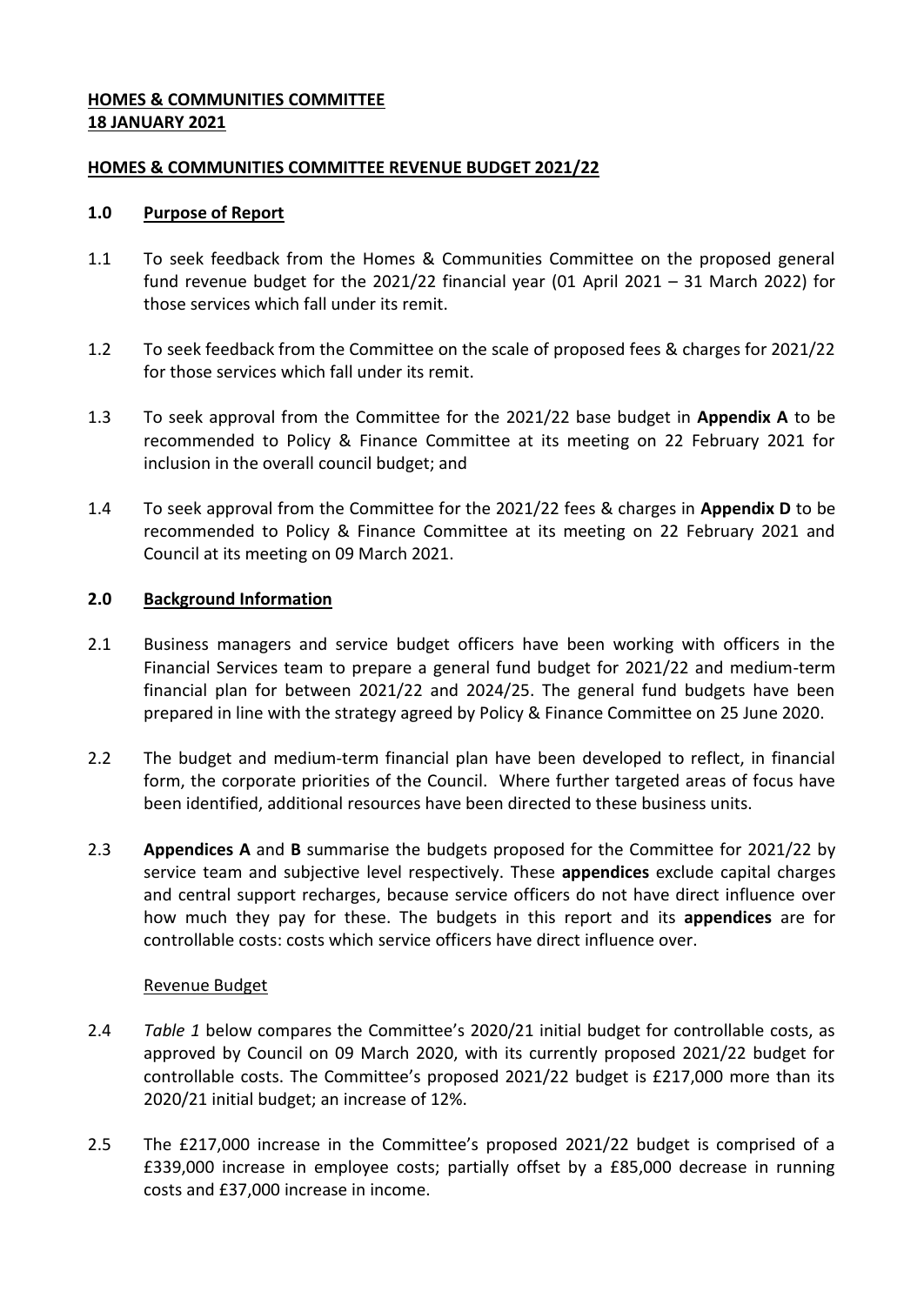*Table 1: changes in controllable costs between 2020/21 and 2021/22 budgeted for services in Homes & Communities Committee*

| <b>Expenditure or</b><br>income? | <b>Expenditure type</b> | 2020/21<br>initial budget<br>(£m) | 2021/22 base<br>budget (£m) | Increase or<br>(decrease) in<br>budget (£m) |
|----------------------------------|-------------------------|-----------------------------------|-----------------------------|---------------------------------------------|
| Expenditure                      | Employees               | 1.668                             | 2.008                       | 0.339                                       |
| Expenditure                      | <b>Running Expenses</b> | 0.712                             | 0.627                       | (0.085)                                     |
| <b>Expenditure</b>               | Total                   | 2.380                             | 2.635                       | 0.254                                       |
|                                  |                         |                                   |                             |                                             |
| Income                           | Total                   | (0.610)                           | (0.647)                     | (0.037)                                     |
|                                  |                         |                                   |                             |                                             |
| <b>Net Expenditure</b>           | Total                   | 1.770                             | 1.988                       | 0.217                                       |

- 2.6 Most of the changes above in budgeted employee costs, running expenses and income relate to a small number of services. Tables 2-4 below show the five services which most account for each of the changes above.
- 2.7 Five services account for 97%, or £331,000, of the £339,000 increase in budgeted employee costs.

*Table 2: the five services in Homes & Communities Committee which most account for changes in budgeted employee costs between 2020/21 and 2021/22*

| Rank | Service (cost centre)           | Increase or<br>(decrease) in<br>employee budget<br>(fm) | Percentage of<br>change in overall<br>employee budget |
|------|---------------------------------|---------------------------------------------------------|-------------------------------------------------------|
|      | <b>Housing Options</b>          | 0.130                                                   | 38%                                                   |
| 2    | Communications                  | 0.119                                                   | 35%                                                   |
| 3    | <b>Strategic Housing</b>        | 0.068                                                   | 20%                                                   |
| 4    | <b>Customer Services</b>        | 0.021                                                   | 6%                                                    |
| 5    | <b>Licensing Administration</b> | (0.007)                                                 | (2)%                                                  |
|      |                                 | 0.331                                                   | 97%                                                   |

2.8 Five services account for 116%, or £98,000, of the £85,000 decrease in budgeted running expenses.

*Table 3: the five services in Homes & Communities Committee which most account for changes in budgeted running expenses between 2020/21 and 2021/22*

| Rank | Service (cost centre)    | Increase or<br>(decrease) in<br>running expenses<br>budget (£m) | Percentage of<br>change in overall<br>running expenses<br>budget |
|------|--------------------------|-----------------------------------------------------------------|------------------------------------------------------------------|
|      | <b>Housing Options</b>   | (0.071)                                                         | 84%                                                              |
|      | <b>Strategic Housing</b> | (0.047)                                                         | 55%                                                              |
| ζ    | Communications           | (0.045)                                                         | 54%                                                              |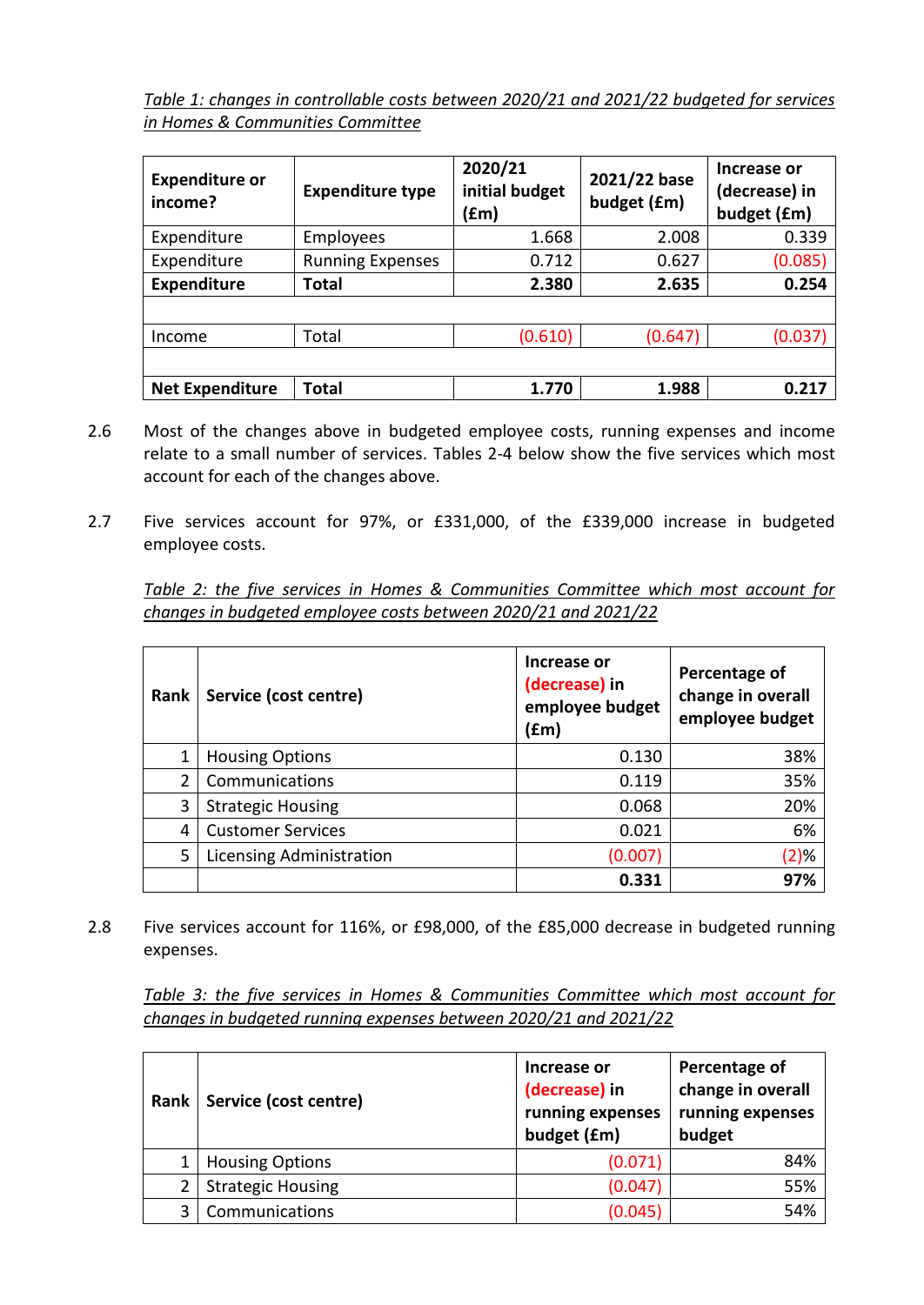| 4 | <b>Grants and Concessions</b><br><b>Commissioning Contributions</b> | 0.035 | (42)% |
|---|---------------------------------------------------------------------|-------|-------|
|   | Anti-Social Behaviour                                               | 0.030 | (35)% |
|   |                                                                     | 0.098 | 116%  |

2.9 Five services account for 96%, or £36,000, of the £37,000 increase in budgeted income.

*Table 4: the five services in Homes & Communities Committee which most account for changes in budgeted income between 2020/21 and 2021/22*

| Rank           | Service (cost centre)          | (Increase) or<br>decrease in<br>income budget<br>$(\text{fm})$ | Percentage of<br>change in overall<br>income budget |
|----------------|--------------------------------|----------------------------------------------------------------|-----------------------------------------------------|
| 1              | <b>Housing Options</b>         | (0.035)                                                        | 94%                                                 |
| $\overline{2}$ | Private Sector Speech Call     | (0.006)                                                        | 17%                                                 |
| 3              | <b>Energy and Home Support</b> | 0.005                                                          | (13)%                                               |
| 4              | <b>Strategic Housing</b>       | 0.004                                                          | (10)%                                               |
| 5              | Communications                 | (0.003)                                                        | 9%                                                  |
|                |                                | (0.036)                                                        | 96%                                                 |

2.10 **Appendix C** lists the reasons for increases or decreases of over £10,000 between the 2020/21 initial budget and proposed 2021/22 budget for services in Homes & Communities Committee.

### Fees & Charges

2.11 Officers have considered the Fees and Charges Toolkit approved by Economic Development Committee on 20 November 2019 when setting the level of fees & charges. The proposed fees & charges for 2021/22 are in **Appendix D** for consideration.

# **3.0 Proposals**

- 3.1 Officers are proposing to the Committee that it recommends to Policy & Finance Committee at its meeting on 22 February 2021:
	- a) the 2021/22 base budget in **Appendix A** for inclusion in the overall council budget;
	- b) and to Council on 09 March 2021 the 2021/22 fees & charges in **Appendix D**.

### **4.0 Equalities Implications**

- 4.1 Business Managers consider the implications on equalities when assessing how best to deliver the services they are responsible for.
- **5.0 Financial Implications** (FIN20-21/108)